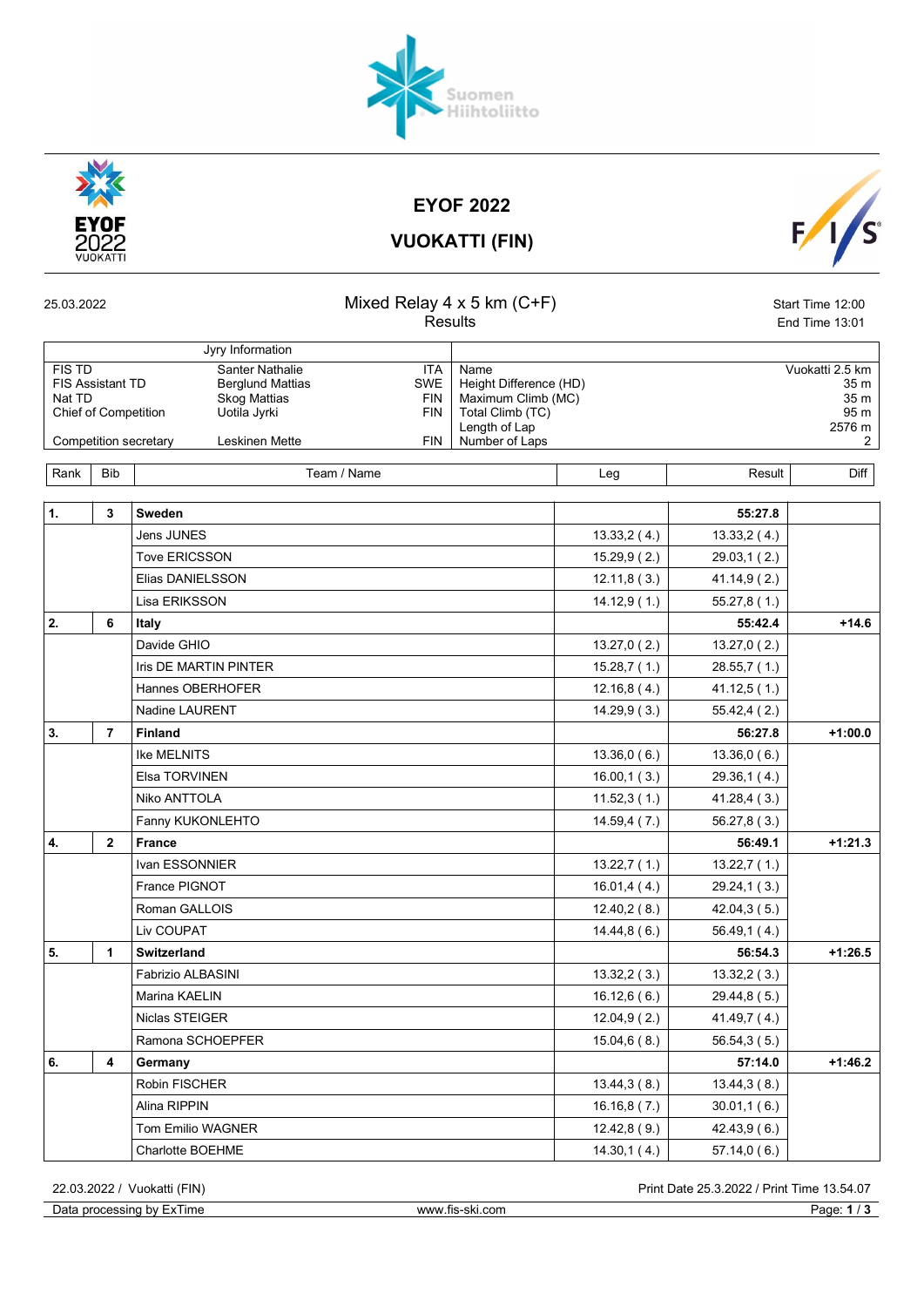| 7.  | 9  | <b>Czech Rebulplic</b> |               | 57:32.8         | $+2:05.0$ |
|-----|----|------------------------|---------------|-----------------|-----------|
|     |    | Jiri TUZ               | 13.34,6(5.)   | 13.34,6(5.)     |           |
|     |    | Tereza PROKESOVA       | 16.52, 8(9.)  | 30.27,4(9.)     |           |
|     |    | Ondrej PILAR           | 12.26,0(5.)   | 42.53,4 (7.)    |           |
|     |    | Nela PUBALOVA          | 14.39,4(5.)   | 57.32,8(7.)     |           |
| 8.  | 5  | Poland                 |               | 57:40.5         | $+2:12.7$ |
|     |    | Lukasz GAZUREK         | 13.48,5 (10.) | 13.48, 5(10.)   |           |
|     |    | Oliwia BUSKO           | 16.56,0 (10.) | 30.44, 5(10.)   |           |
|     |    | Piotr JARECKI          | 12.40,0(7.)   | 43.24,5(8.)     |           |
|     |    | Daria SZKURAT          | 14.16,0(2.)   | 57.40, 5(8.)    |           |
| 9.  | 8  | <b>Estonia</b>         |               | 59:41.3         | $+4:13.5$ |
|     |    | Olle Ilmar JAAMA       | 13.45,6(9.)   | 13.45,6(9.)     |           |
|     |    | Eliisabet KOOL         | 16.33, 1(8.)  | 30.18,7(7.)     |           |
|     |    | Holger ALTMAE          | 13.46,3 (13.) | 44.05,0 (10.)   |           |
|     |    | Onnela RODENDAU        | 15.36,3 (10.) | 59.41,3(9.)     |           |
| 10. | 17 | Latvia                 |               | 1:00:05.4       | $+4:37.6$ |
|     |    | Edijs EIDUKS           | 14.02,2 (11.) | 14.02,2 (11.)   |           |
|     |    | Samanta KRAMPE         | 17.20,1(12.)  | 31.22,3(12.)    |           |
|     |    | Lauris KAPARKALEJS     | 12.38,1(6.)   | 44.00,4(9.)     |           |
|     |    | Liva SAHNO             | 16.05,0 (12.) | 1.00.05,4(10.)  |           |
| 11. | 10 | Slovenia               |               | 1:00:32.5       | $+5:04.7$ |
|     |    | Nejc STERN             | 14.13,0(13.)  | 14.13,0 (13.)   |           |
|     |    | Tia JANEZIC            | 17.04,9 (11.) | 31.17,9 (11.)   |           |
|     |    | Matevz MARINKO         | 13.39,0(11)   | 44.56,9 (11.)   |           |
|     |    | Lucija MEDJA           | 15.35,6(9.)   | 1.00.32,5(11.)  |           |
| 12. | 12 | <b>Austria</b>         |               | 1:00:57.5       | $+5:29.7$ |
|     |    | <b>Tobias GANNER</b>   | 14.23,1 (15.) | 14.23,1 (15.)   |           |
|     |    | Magdalena ENGELHARDT   | 16.03, 3(5.)  | 30.26,4(8.)     |           |
|     |    | Markus HOCHFELNER      | 14.33,6 (15.) | 45.00,0 (12.)   |           |
|     |    | Anna-Maria LOGONDER    | 15.57,5(11.)  | 1.00.57, 5(12.) |           |



EYOF 2022 VUOKATTI (FIN)

25.03.2022 Mixed Relay 4 x 5 km (C+F) Start Time 12:00

Rank Bib Name Rank Bib Result Diff

Results **End Time 13:01**